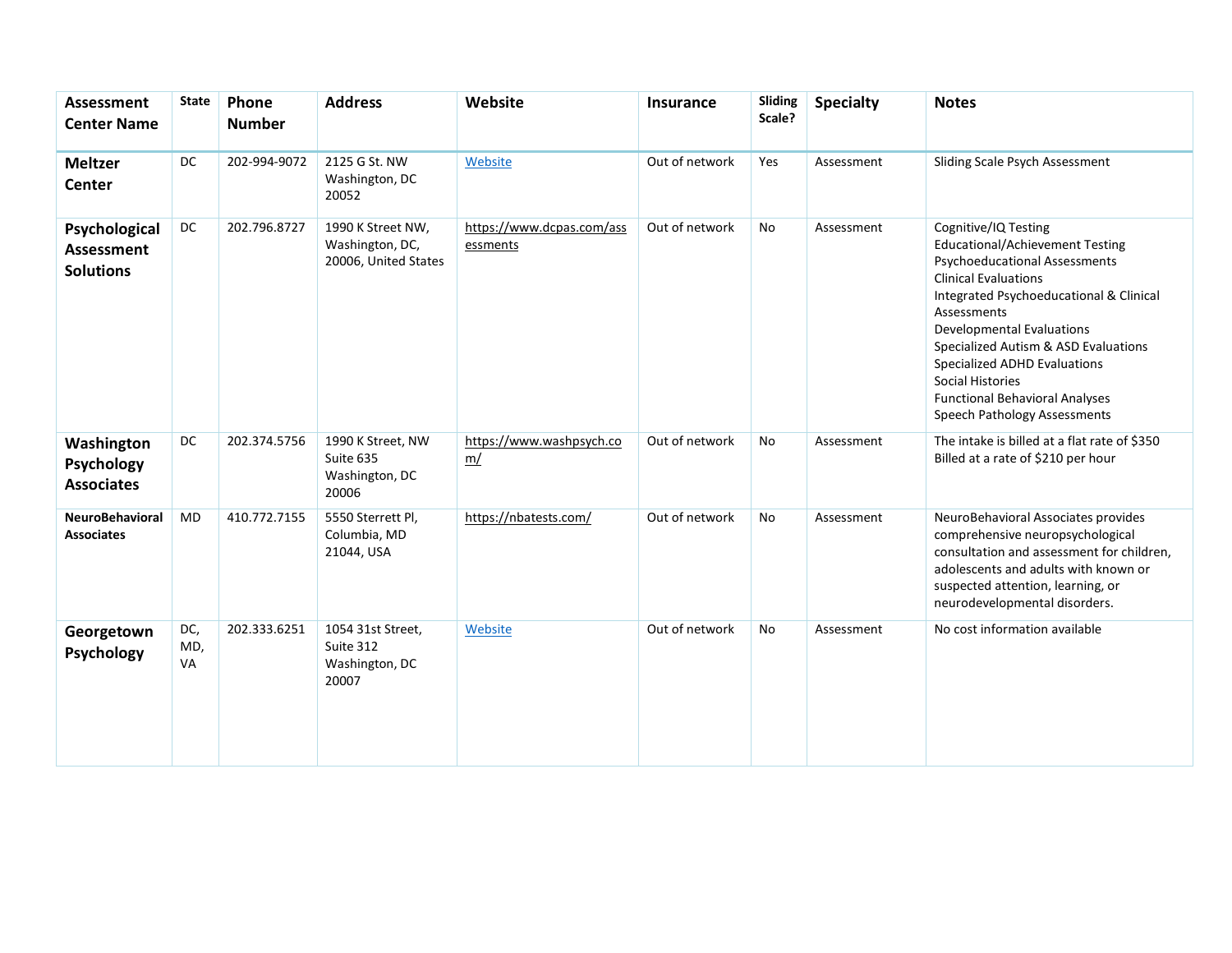| University of<br><b>Maryland</b><br>Psychology<br><b>Clinic</b> | MD                      | 301.405.4808                                                         | 4094 Campus Dr.<br>College Park, MD<br>20742                                                                                   | https://psyc.umd.edu/gradu<br>ate/clin-psychology-clinic         | Out of Network                                                                                         | Yes | Assessment                                                                                                | Services include individual and<br>couples/marital psychotherapy and<br>psychoeducational assessment, such as<br>LD/IQ/ADHD. Specialty services also<br>available are Behavioral Parent Training,<br>Diagnostic Consultation, Parent-Child<br>Interaction Therapy (PCIT), and Behavioral<br>School Consultation. We treat a wide<br>variety of concerns across the lifespan such<br>as: Depression, Anxiety, Attention-Deficit<br><b>Hyperactivity Disorders,</b><br>Relationship/Interpersonal Problems,<br>Emotional and Behavioral Disorders, and<br>Problems with Stress and Coping. |
|-----------------------------------------------------------------|-------------------------|----------------------------------------------------------------------|--------------------------------------------------------------------------------------------------------------------------------|------------------------------------------------------------------|--------------------------------------------------------------------------------------------------------|-----|-----------------------------------------------------------------------------------------------------------|------------------------------------------------------------------------------------------------------------------------------------------------------------------------------------------------------------------------------------------------------------------------------------------------------------------------------------------------------------------------------------------------------------------------------------------------------------------------------------------------------------------------------------------------------------------------------------------|
| Your<br>Neighborhood<br><b>Clinic</b>                           | <b>DC</b>               | $(202)643-$<br>8012                                                  | 2007 Vermont Ave,<br>Washington, DC                                                                                            | https://www.yourneighborh<br>oodclinic.org/                      | <b>Blue Cross/Blue</b><br>Shield,<br>Magellan,<br>Aetna, and<br>United Health-<br>Student<br>Insurance | Yes | Individual<br>Therapy,<br>Immigrations<br>Services,<br>Assessment,<br>Couple and<br>Parenting<br>Services | Clinician of color                                                                                                                                                                                                                                                                                                                                                                                                                                                                                                                                                                       |
| <b>Better State</b><br>of Mind                                  | DC                      | $(301) 768 -$<br>0307                                                | 3000 Connecticut<br>Ave NW,<br>Suite 436<br>Washington, DC<br>20008<br>1595 Spring Hill<br>Road, Suite 520<br>Vienna, VA 22182 | https://www.better-state-<br>of-mind.com/                        | Out of network                                                                                         | Yes | Assessment,<br>Neurofeedback                                                                              | None                                                                                                                                                                                                                                                                                                                                                                                                                                                                                                                                                                                     |
| <b>The Ross</b><br><b>Center</b>                                | DC,<br>VA,<br><b>NY</b> | 202-363-1010<br>(DC)<br>703-687-6610<br>(VA)<br>212-337-0600<br>(NY) | 5225 Wisconsin<br>Avenue NW, Suite<br>400 Washington, DC<br>20015                                                              | https://www.rosscenter.co<br>m/services/testing-<br>assessments/ | Out of Network                                                                                         | No  | Assessment                                                                                                | <b>Admissions Testing,</b><br>Adult Attention Deficit/Hyperactivity<br>Disorder (ADHD) Testing,<br>Neuropsychological or Psychoeducational<br>Evaluation                                                                                                                                                                                                                                                                                                                                                                                                                                 |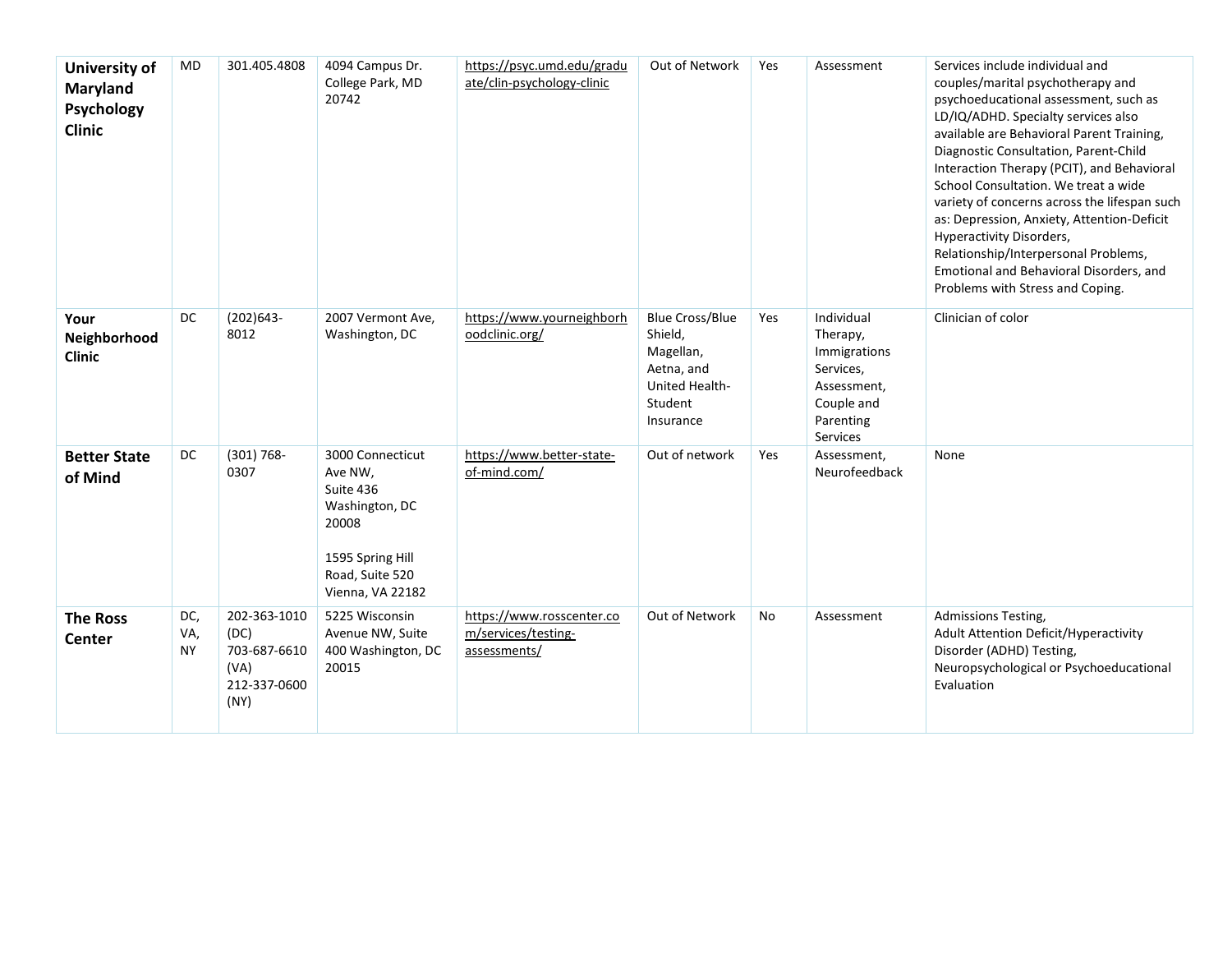| <b>INOVA Keller</b><br><b>Center</b>                                                              | VA | 703-218-8500 | 11204 Waples Mill<br>RdFairfax, VA 22030                  | https://www.inova.org/our-<br>services/inova-kellar-<br>center/programs-<br>services/psychological | Accepts many<br>types-see notes                                                                                     | No  | Partial<br>Hospitalization,<br>Intensive<br>Outpatient<br>Services,<br>Psychological<br>Tests and<br>Evaluations,<br>Therapy<br>Services,<br>Medication<br>Management,<br>The Kellar School | Aetna, Anthem BlueCross Blue Shield,<br>Behavioral Health Plans, CareFirst BlueCross<br>BlueShield, Cigna, Innovation Health, Direct<br>to Employer Plans, Johns Hopkins US Family<br>Plan, Managed Medicaid Plans, Medcost<br>Virginia, Medicare, Medicare Advantage<br>Plans, Multiplan PHCS, Tricare, United<br>Healthcare, Virginia Medicaid,                                                                                                                               |
|---------------------------------------------------------------------------------------------------|----|--------------|-----------------------------------------------------------|----------------------------------------------------------------------------------------------------|---------------------------------------------------------------------------------------------------------------------|-----|---------------------------------------------------------------------------------------------------------------------------------------------------------------------------------------------|---------------------------------------------------------------------------------------------------------------------------------------------------------------------------------------------------------------------------------------------------------------------------------------------------------------------------------------------------------------------------------------------------------------------------------------------------------------------------------|
| Hope +<br><b>Wellness</b>                                                                         | VA | 703-923-8965 | 1487 Chain Bridge<br>Road, Suite 204,<br>McLean, VA 22101 | https://www.hope-<br>wellness.com/testing                                                          | <b>BCBS</b> (any<br>type), BCBS<br>Federal<br>Employee<br>Program                                                   | Yes | Testing and<br>Assessment                                                                                                                                                                   | Conditions we test and treat<br>ADHD, problems with attention<br>Dylsexia, learning disabilities in reading,<br>math, writing<br>Depression<br>Anxiety<br>Giftedness<br>Developmental disabilities, Autism,<br>Asperger's Syndrome<br>Cognitive or memory problems<br>Concussion, traumatic brain injury<br>Dementia<br>Medical conditions that affect cognition<br>(e.g., cancer, chronic pain, genetic<br>conditions, sleep disorders)<br>Neurodegenerative disease<br>Stroke |
| Anchor<br><b>Mental</b><br><b>Health of</b><br><b>Catholic</b><br><b>Charities</b><br>(Brookland) | DC | 202-635-5900 | 1001 Lawrence St NE,<br>Washington, DC<br>20017           | https://www.catholicc<br>haritiesdc.org/acs/                                                       | Aetna, Blue<br>Cross Blue<br>Shield, Medicaid<br>- Amerihealth,<br>Medicaid -<br>Amerigroup,<br>Medicare,<br>United | No  | Therapy and<br>Assessment                                                                                                                                                                   | Languages Spoken: English, Spanish, ASL                                                                                                                                                                                                                                                                                                                                                                                                                                         |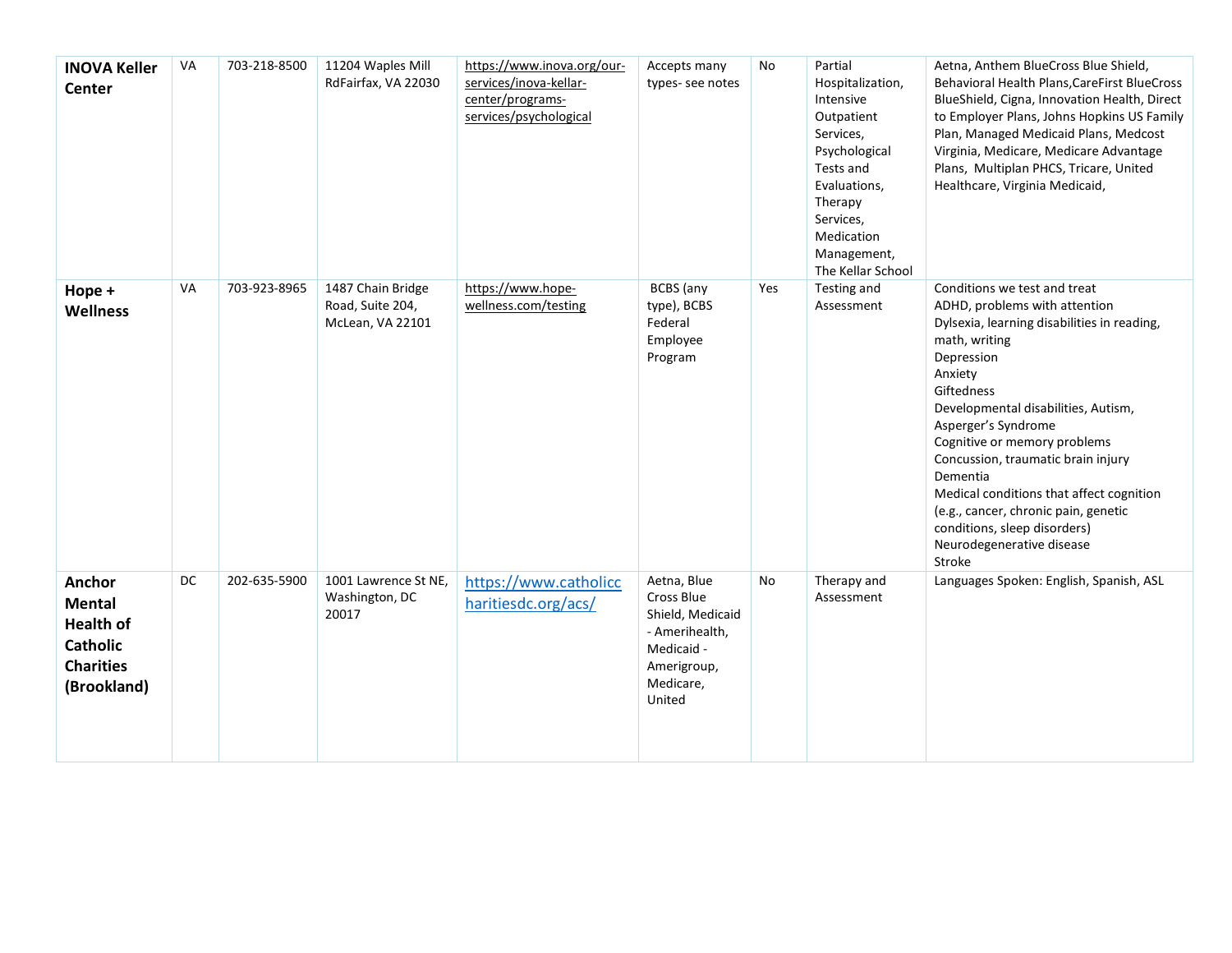| <b>Bryce Gold,</b><br><b>PsyD</b><br>Georgetown<br>Psychology<br><b>Associates</b>                   | DC        | 202-333-6251                                                                          | 1054 31st Street,<br>Suite 312<br>Washington, DC<br>20007                                            | https://georgetownpsy<br>chology.com/                                | United student<br>healthcare from<br>Georgetown,<br>Aetna        | No | Therapy,<br>Assessment,<br>Neurofeedback           | Types of Assessments: Psychoeducational,<br>Neuropsychological, Emotional, Autism,<br><b>Adult ADHD</b>                                                            |
|------------------------------------------------------------------------------------------------------|-----------|---------------------------------------------------------------------------------------|------------------------------------------------------------------------------------------------------|----------------------------------------------------------------------|------------------------------------------------------------------|----|----------------------------------------------------|--------------------------------------------------------------------------------------------------------------------------------------------------------------------|
| Courtney<br>Conn, PhD<br><b>The Wake</b><br><b>Kendall</b><br>Group, PLLC<br>(Friendship<br>Heights) | DC        | cconn@wake<br>kendall.com<br>202-686-7699<br>ext. 38                                  | 5247 Wisconsin Ave<br>NW #4, Washington,<br>DC 20015                                                 | http://www.wakekend<br>all.com/                                      | Out of network                                                   | No | Therapy, DBT,<br>Groups,<br>Assessment/Testi<br>ng | Types of Assessments: Psychoeducational,<br>Neuropsychological, Emotional and social,<br>Admissions (WPPSI or WISC)                                                |
| Joseph Gorin,<br>Psy. D &<br><b>Associates</b><br>(Woodley<br>Park)                                  | DC        | vrestrepo@jo<br>egorin.com<br>202-285-1102                                            | 3000 Connecticut<br>Ave, NW<br>Suite 301<br>Washington, DC<br>20008                                  | https://www.joegorin.c<br>om/services.htm                            | Out of Network                                                   | No | Assessment                                         | Types of Assessments: Psychoeducational,<br>Neuropsychological, Emotional, Autism,<br>forensic<br>Languages Spoken: English, Spanish,<br>French, Amharic, Gujurati |
| Ana Gardano,<br><b>PhD (Chevy</b><br>Chase)                                                          | DC        | a.gardano@at<br>t.net<br>admin@them<br>eccagrouplic.c<br>$om$<br>$(202)$ 529-<br>3117 | The MECCA Group,<br><b>LLC</b><br>1001 Connecticut<br>Ave, NW, Suite 1235<br>Washington, DC<br>20036 | https://themeccagroup<br>Ilc.com/diagnostic-<br>assessment-services/ | Accepted<br>Insurances: Blue<br>Cross/Blue<br>Shield, Care First | No | Therapy,<br>Assessment                             | Types of Assessments: Psychoeducational,<br>Neuropsychological, Emotional                                                                                          |
| <b>Behavioral</b><br><b>Therapy</b><br><b>Center of</b><br>Greater<br>Washington                     | <b>MD</b> | $(301) 593 -$<br>4040                                                                 | 11227 Lockwood Dr,<br>Silver Spring, MD<br>20901                                                     | behaviortherapycenter.<br>com/testingatBTC                           | Out of Network                                                   | No | Groups,<br>Assessment, OCD<br>Treatment            | Types of Assessments: comprehensive<br>psychodiagnostic testing, comprehensive<br>psychoeducational testing                                                        |